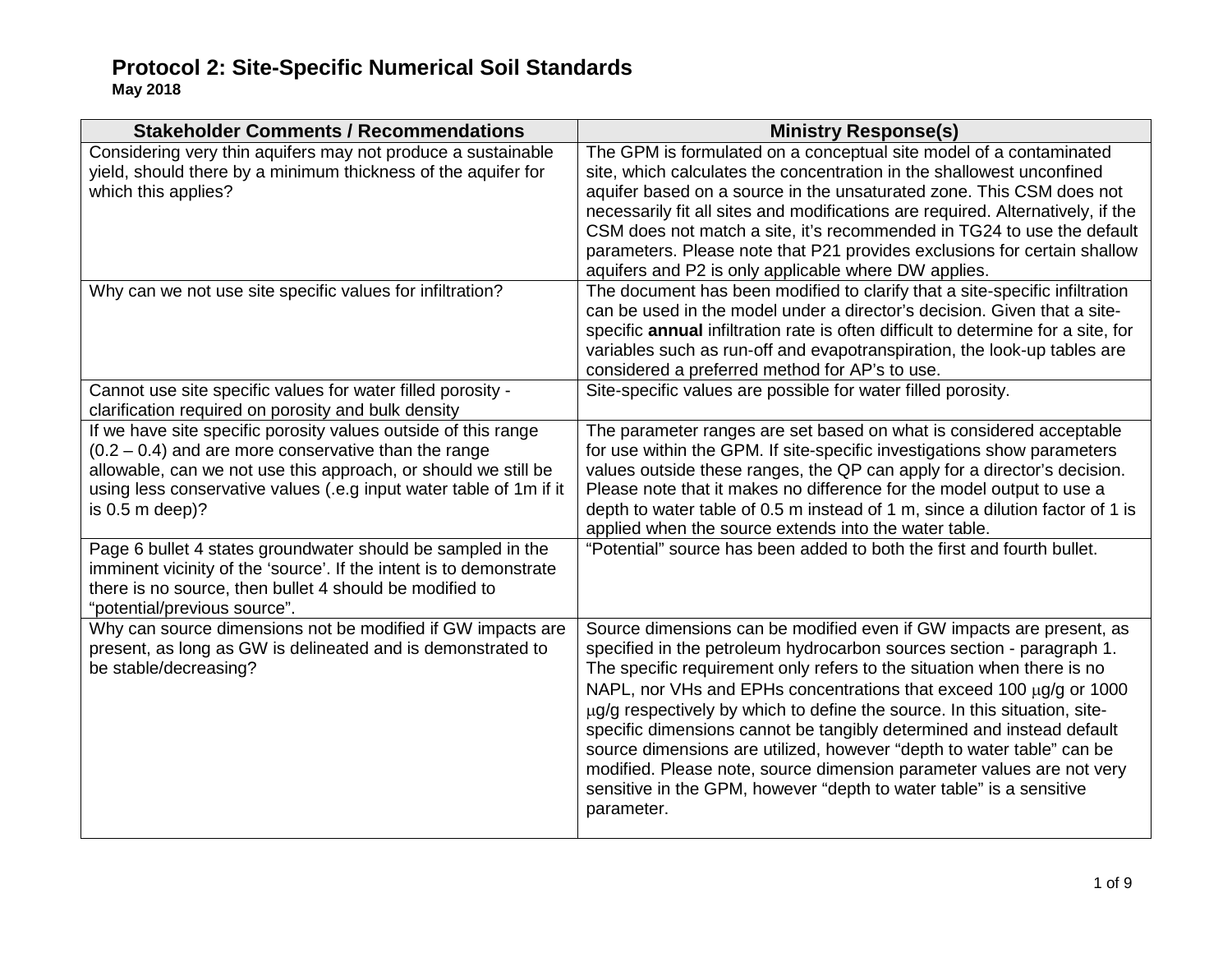| <b>Stakeholder Comments / Recommendations</b>                                                                                                                                                                                                                                                                                           | <b>Ministry Response(s)</b>                                                                                                                                                                                                                                                                                                                  |
|-----------------------------------------------------------------------------------------------------------------------------------------------------------------------------------------------------------------------------------------------------------------------------------------------------------------------------------------|----------------------------------------------------------------------------------------------------------------------------------------------------------------------------------------------------------------------------------------------------------------------------------------------------------------------------------------------|
| Also source dimensions should consider background<br>concentrations, i.e. may have source that is huge if<br>background?                                                                                                                                                                                                                | A bullet including local/regional background has been added.                                                                                                                                                                                                                                                                                 |
| Any modification to number of days frozen, must be based on<br>site-specific conditions. Why is it not checked off accordingly<br>in Table 1, page 5, where there is a blank under the site-<br>specific cell for this parameter?                                                                                                       | The table has been updated for any parameter that can be site-specific,<br>but requires a director's decision, such as days frozen.                                                                                                                                                                                                          |
| This link still refers to the old GPM XL file and is not compatible<br>with Excel versions newer than 2003. Attempting to open the<br>posted file causes Excel 2010 to lock up when the macros are<br>allowed to run.                                                                                                                   | The new updated model and link is available in TG13 on the ministry's<br>website.                                                                                                                                                                                                                                                            |
| P28 not available for review or reference.                                                                                                                                                                                                                                                                                              | Protocol 28 was not finalized in time for the comment period. Protocol 28<br>is posted on the ministry's website.                                                                                                                                                                                                                            |
| What site-specific values are to be used for the values in Table<br>1 if there is a range? Median? 95th percentile?                                                                                                                                                                                                                     | Section 3.2 of TG24 provides further guidance on the selection of site-<br>specific values. The ministry relies on professional judgement when<br>evaluating the most representative site-specific value. TG24 also<br>specifies that where the values cannot be reliably determined, the default<br>model parameters values should be used. |
| Data should be sorted alphabetically by Station Name                                                                                                                                                                                                                                                                                    | Table 1 has been updated.                                                                                                                                                                                                                                                                                                                    |
| Reviewers have questioned whether these should be LEPHs<br>and HEPHs as recognized in the new standards. In Proc 8<br>there is no definition for EPHs 19-32 or for VHs for soil.                                                                                                                                                        | Procedure 8 was updated and nowincludes the definitions of VPHs and<br>EPHs for soil.                                                                                                                                                                                                                                                        |
| Currently, anthracene, B(a)p, DDT, fluoranthene, PCBs and<br>PCDDs/DFs (and Hg) are in Sched 3.1 part 1 but the soil to<br>water pathway standards have not been calculated for these<br>matrix substances - as such, no Site Specific Soil<br>Standards(SSS) can be derived for them. Is there a plan to<br>calculate these standards? | No, there is no plan to calculate these standards since the soil to<br>groundwater pathway is not considered to be critical for these<br>substances.                                                                                                                                                                                         |
| Please note that Pb, Co, Mn, naphthalene and Th have more<br>stringent mandatory standards than the groundwater use<br>standards. Does this mean that no SSSs could be derived for<br>these parameters unless for risk assessment purposes?                                                                                             | Yes, for substances where the mandatory standards are more stringent<br>there is no need to derive SSSs for the soil to groundwater pathway.<br>Please note, that for lead, cobalt and thallium, SSSs could be derived<br>when mandatory CL or IL land use standards apply.                                                                  |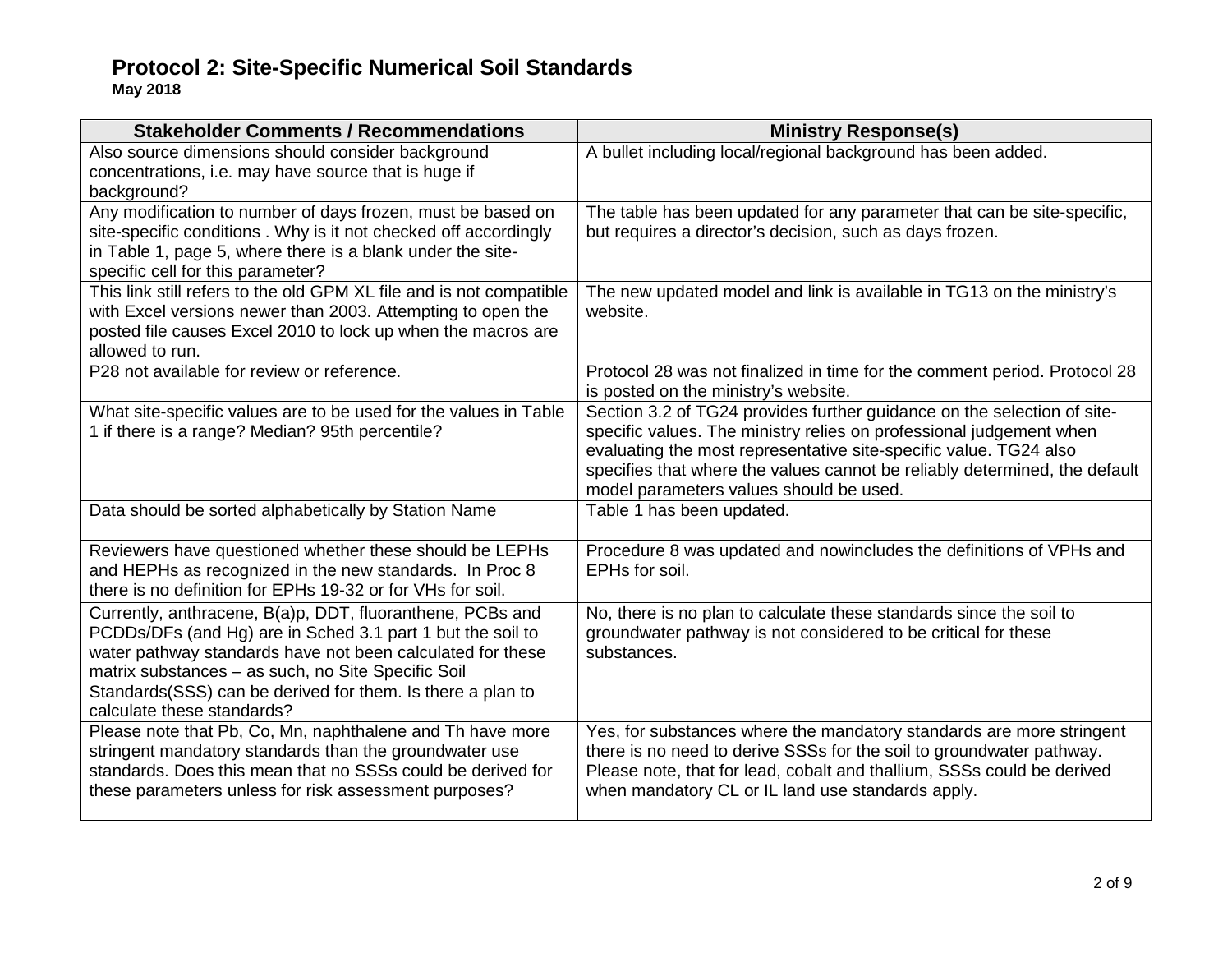| <b>Stakeholder Comments / Recommendations</b>                                                                                                                                                                                                                                                                                     | <b>Ministry Response(s)</b>                                                                                                                                                                                                                                                                                                                                                                                                                                                                                     |
|-----------------------------------------------------------------------------------------------------------------------------------------------------------------------------------------------------------------------------------------------------------------------------------------------------------------------------------|-----------------------------------------------------------------------------------------------------------------------------------------------------------------------------------------------------------------------------------------------------------------------------------------------------------------------------------------------------------------------------------------------------------------------------------------------------------------------------------------------------------------|
| We understand that pathway exclusion (for example, the<br>presence of pavement cover) is a risk assessment step, and<br>that numerical standards (whether matrix or SSS) are used to<br>determine if a site is contaminated. Correct?                                                                                             | Correct.                                                                                                                                                                                                                                                                                                                                                                                                                                                                                                        |
| Note that not all members of the P2 review team at CSAP had<br>access to draft TG24 and its supporting documents.                                                                                                                                                                                                                 | TG24 was made available to the public at the same time as P2. The<br>supporting documents within TG24 were not finalized at that time and<br>were not part of the consultation.                                                                                                                                                                                                                                                                                                                                 |
| The reviewers commented that whether or not this protocol is<br>used will depend on whether it provides relief in a useful range<br>of cases. To that end, it would be useful to conduct a<br>sensitivity analysis for both the GPM and Leachate Test<br>method using realistic site data and/or samples.                         | The results of a sensitivity analysis on the GPM are listed on the website<br>under Discussion Papers and Reports The ministry is currently<br>reviewing examples that contain real site data and could use the Modified<br>GPM method.                                                                                                                                                                                                                                                                         |
| Please clarify if presence of mobile NAPL would negate the<br>use of SSS for all parameters or only those related to the<br>NAPL - e.g., can we derive SSS for arsenic in the presence of<br>diesel NAPL? What about other metals? In either case, the<br>rationale for this exclusion should be stated here for<br>transparency. | When mobile NAPL is present, the site is considered high risk. Those<br>high risk conditions will need to be addressed. Co-contaminants such as<br>manganese could be present as a result of hydrocarbon contamination.<br>The text has been updated to indicate SSS can be derived for<br>contaminants that are not related to the NAPL.                                                                                                                                                                       |
| We suggest also stating that if NAPL is present but determined<br>to be immobile then SSSs can be derived for relevant organic<br>or inorganic substances.                                                                                                                                                                        |                                                                                                                                                                                                                                                                                                                                                                                                                                                                                                                 |
| One of the reviewers notes that the GPM version included with<br>the link would not run in 64 bit mode. It was created in a 32 bit<br>1997/2003 excel version. The GPM model should be updated<br>to current software standards.                                                                                                  | The new updated model and link is available in TG13 on the ministry's<br>website.                                                                                                                                                                                                                                                                                                                                                                                                                               |
| Please confirm that the model only applies to protection of an<br>unconfined aquifer. If so, perhaps this should be included as a<br>precluding condition.                                                                                                                                                                        | An unconfined aquifer is not a precluding condition. The GPM is<br>formulated on a conceptual site model of a contaminated site which<br>consists of a source in the unsaturated zone and it calculates<br>concentrations in the shallowest unconfined aquifer. The standards<br>calculated from the GPM apply to all soils onsite, regardless of whether<br>an unconfined aquifer is present. This CSM does not necessarily fit all<br>sites and TG24 suggests that in this case, default parameters are used. |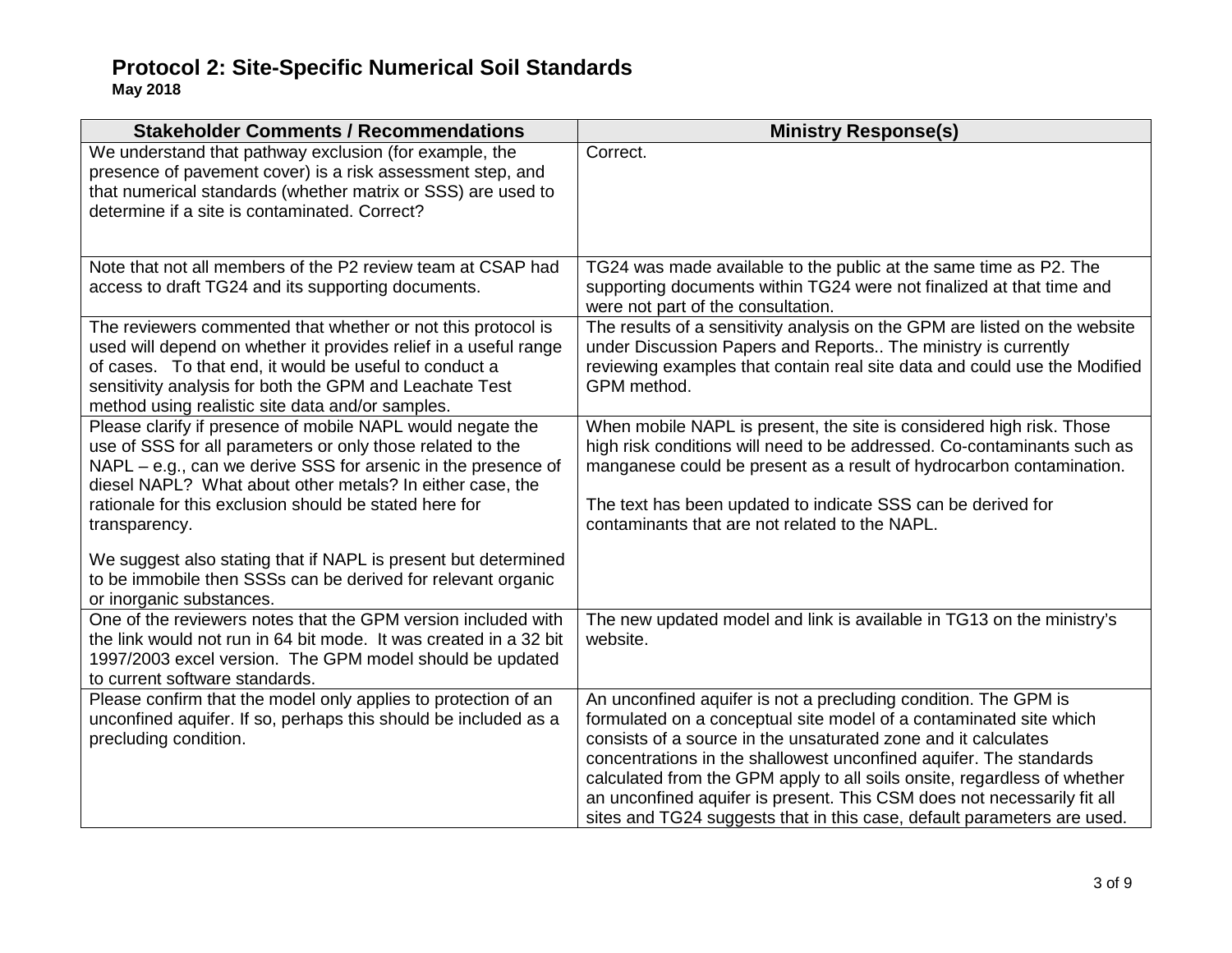| <b>Stakeholder Comments / Recommendations</b>                                                                                                                                                                                                                                                                                                                                                                     | <b>Ministry Response(s)</b>                                                                                                                                                                                                                                                                                                                                                |
|-------------------------------------------------------------------------------------------------------------------------------------------------------------------------------------------------------------------------------------------------------------------------------------------------------------------------------------------------------------------------------------------------------------------|----------------------------------------------------------------------------------------------------------------------------------------------------------------------------------------------------------------------------------------------------------------------------------------------------------------------------------------------------------------------------|
| Can MOE confirm that the physical/chemical properties are the<br>most up to date/best literature values available? Also, we<br>suggest that there should be a reality check before they are<br>formalized if it is found that they have been set using very<br>limited data sets.                                                                                                                                 | The physical/chemical properties of the model were reviewed, consulted<br>on, and updated as part of the Stage 10 CSR "Proposed amendments to<br>Schedule 5 soil to groundwater pathway standards". Site-specific values<br>for physical/chemical parameters can be applied under a director's<br>decision.                                                                |
| Site-specific infiltration rates should not be excluded. Also,<br>rates calculated for nearby sites may also be applicable.                                                                                                                                                                                                                                                                                       | The document has been modified to indicate a site-specific infiltration<br>may be used and submitted for a director's decision. Given that a site-<br>specific annual infiltration rate is often difficult to determine for variables<br>such as run-off and evapotranspiration, the look-up tables are an easier<br>method.                                               |
| The hydraulic gradient and depth to water vary temporally.<br>Does TG24 provide clear guidance regarding acceptable<br>approaches to estimate these?                                                                                                                                                                                                                                                              | Please refer to TG24 and TG8. Section 3.2 of TG24 provides further<br>guidance on the selection of site-specific values. The ministry relies on<br>professional judgement when evaluating the most representative site-<br>specific value. TG24 also specifies that where the values cannot be<br>reliably determined, the default model parameters values should be used. |
| Does the foc apply to both unsaturated and saturated soils?<br>How are peat soils handled?                                                                                                                                                                                                                                                                                                                        | The fraction of organic carbon (foc) should be measured in the<br>unconfined flow system and be represented as such in the model. For<br>peat soils where the foc is higher than 5%, a director's decision may be<br>sought. Please note, foc only impacts derivation of SSS for organic<br>substances.                                                                    |
| Table 1 - half-lives -We note that there are relatively few<br>organic parameters listed in Schedule 3.1 part 1, limiting the<br>utility of the protocol.                                                                                                                                                                                                                                                         | The organic soil to groundwater soil standards are derived when there is<br>a soil to groundwater pathway. The other mandatory site specific factors<br>are toxicity based.                                                                                                                                                                                                |
| Further, the half-lives generated by Axiom in the SLRA tables<br>appear overly conservative for the hydrocarbon parameters.<br>One of the reviewers modeled a site using the new LEPH half-<br>life starting with 5000 ug/l. The plume flow length exceeded<br>500 m before concentrations dropped below standards.<br>Hydrocarbon plumes (excluding exotic conditions) will normally<br>not extend beyond 200 m. | The physical/chemical properties of the model were reviewed and<br>updated as part of the Stage 10 CSR "Proposed amendments to<br>Schedule 5 soil to groundwater pathway standards".<br>Site-specific values for substance half-life can be applied under a<br>director's decision.                                                                                        |
| Should the Physical/chemicals properties be added below in<br>Table 2 with reference to a table and to TG24, and the default<br>value for days frozen, $Dfr = 0$ days?                                                                                                                                                                                                                                            | The physical/chemical properties are all particular to a specific<br>substance. In order to keep the document readable and succinct, the<br>values are available in Protocol 28 and the GPM Model.                                                                                                                                                                         |
| Table 1, solubility - Please clarify whether this refers to<br>effective solubility or absolute solubility                                                                                                                                                                                                                                                                                                        | The limit value used is 50% of the theoretical solubility of the substance.<br>This is to minimize the potential for calculation of standards at                                                                                                                                                                                                                           |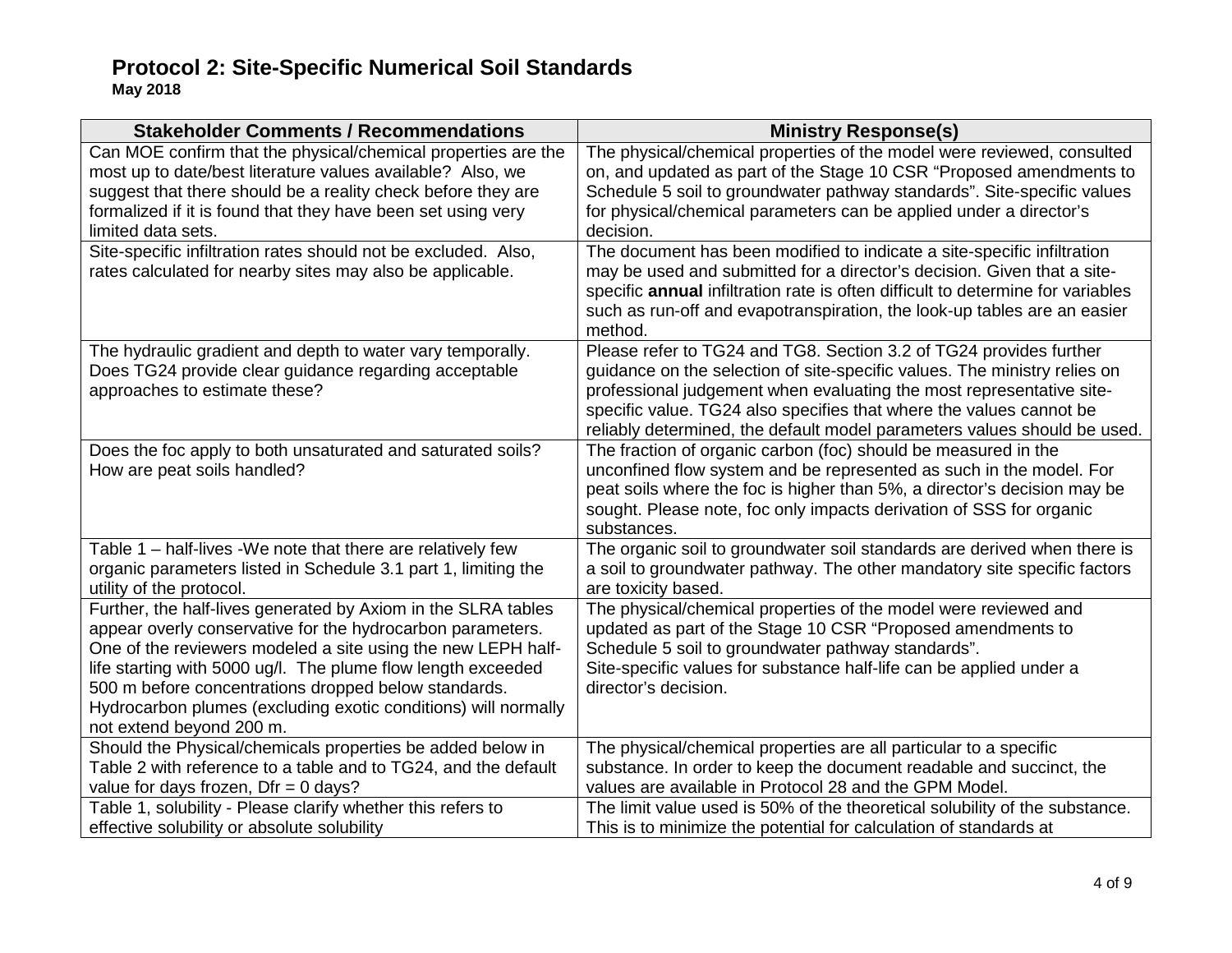**May 2018**

| <b>Stakeholder Comments / Recommendations</b>                                                                                                                                                                                                                                                                                                                                                                                       | <b>Ministry Response(s)</b>                                                                                                                                                                                                                                                                                 |
|-------------------------------------------------------------------------------------------------------------------------------------------------------------------------------------------------------------------------------------------------------------------------------------------------------------------------------------------------------------------------------------------------------------------------------------|-------------------------------------------------------------------------------------------------------------------------------------------------------------------------------------------------------------------------------------------------------------------------------------------------------------|
|                                                                                                                                                                                                                                                                                                                                                                                                                                     | concentrations approaching the presence of nonaqueous phase liquids.<br>Please refer to Section 5.2 of Protocol 28                                                                                                                                                                                          |
| It is not clear why the upper foc is limited to 5%                                                                                                                                                                                                                                                                                                                                                                                  | The previous version of P2 listed the upper limit of the fraction of organic<br>carbon to 2%. The ministry anticipates that 5% foc would capture most<br>sites across the province. If site-specific data are found above the range,<br>then a director's decision may be sought.                           |
| The only hydrocarbon parameters this would pertain to for<br>developing SSSs are BETX. PAHs (e.g., BaP, fluoranthene,<br>naphthalene) either don't have soil to groundwater pathways,<br>or the mandatory factors are more stringent.                                                                                                                                                                                               | Correct.                                                                                                                                                                                                                                                                                                    |
| VH limits -Should this be 200 ug/g? Or perhaps 150, or<br>between 150 and 100 ug/g? The lowest standard for VHs is<br>150 for wild lands, so this would need to be at least slightly less<br>than 150. 100 $\mu$ g/g is too extreme as is approaching lab<br>method limits.                                                                                                                                                         | VHs and EPHs are used as surrogates for NAPL contamination in P2.<br>Sites that have VHs concentrations of 200 $\mu$ g/g can leach and cause<br>groundwater contamination. Lab method detection limits for VHs are<br>between 20-50 µg/g.                                                                   |
| VH limits -Essentially, one needs samples that are less than<br>the applicable standard that are outside of your source zone<br>so you can define the source boundary. Given the different<br>standards for different land uses, then as a reasonable<br>alternative, for LEPH and HEPH why not specify the standard<br>less 10%.                                                                                                   | Sites that have VHs concentrations of 200 $\mu$ g/g can leach and cause<br>groundwater contamination. The source definition needs to capture BTEX<br>and PAHs as well as LEPH and HEPH.                                                                                                                     |
| VH limits -Again, should this be 200 ug/g?                                                                                                                                                                                                                                                                                                                                                                                          | Sites that have VHs concentrations of 200 $\mu$ g/g can leach and cause<br>groundwater contamination.                                                                                                                                                                                                       |
| EPH and VH selection - These should be LEPH and HEPH                                                                                                                                                                                                                                                                                                                                                                                | No, the source needs to capture BTEX and PAHs as well as LEPH and<br>HEPH.                                                                                                                                                                                                                                  |
| Meeting four requirements - It will be up to APs to determine if<br>the four criteria described above have been met. We see<br>ample opportunity for professional judgement and<br>disagreement $-$ e.g., were the two annual GW sampling events<br>conducted at times that were reasonable worst case (e.g. when<br>water table is in contact with the source soils)?. Greater clarity<br>provided here would reduce this concern. | The ministry relies on professional judgement when evaluating<br>groundwater. Solid arguments supported by site data must be presented.<br>Guidance on the assessment of groundwater can be found in Technical<br>Guidance 8 and the background document "Groundwater Investigation in<br>Site Assessment". |
| Inorganic sources and organic (non-petroleum hydrocarbon)<br>sources - Insert "For the purposes of P2". Otherwise,<br>exceedances of Sched 3.1 Part 2 and Part 3 standards does                                                                                                                                                                                                                                                     | Correction done.                                                                                                                                                                                                                                                                                            |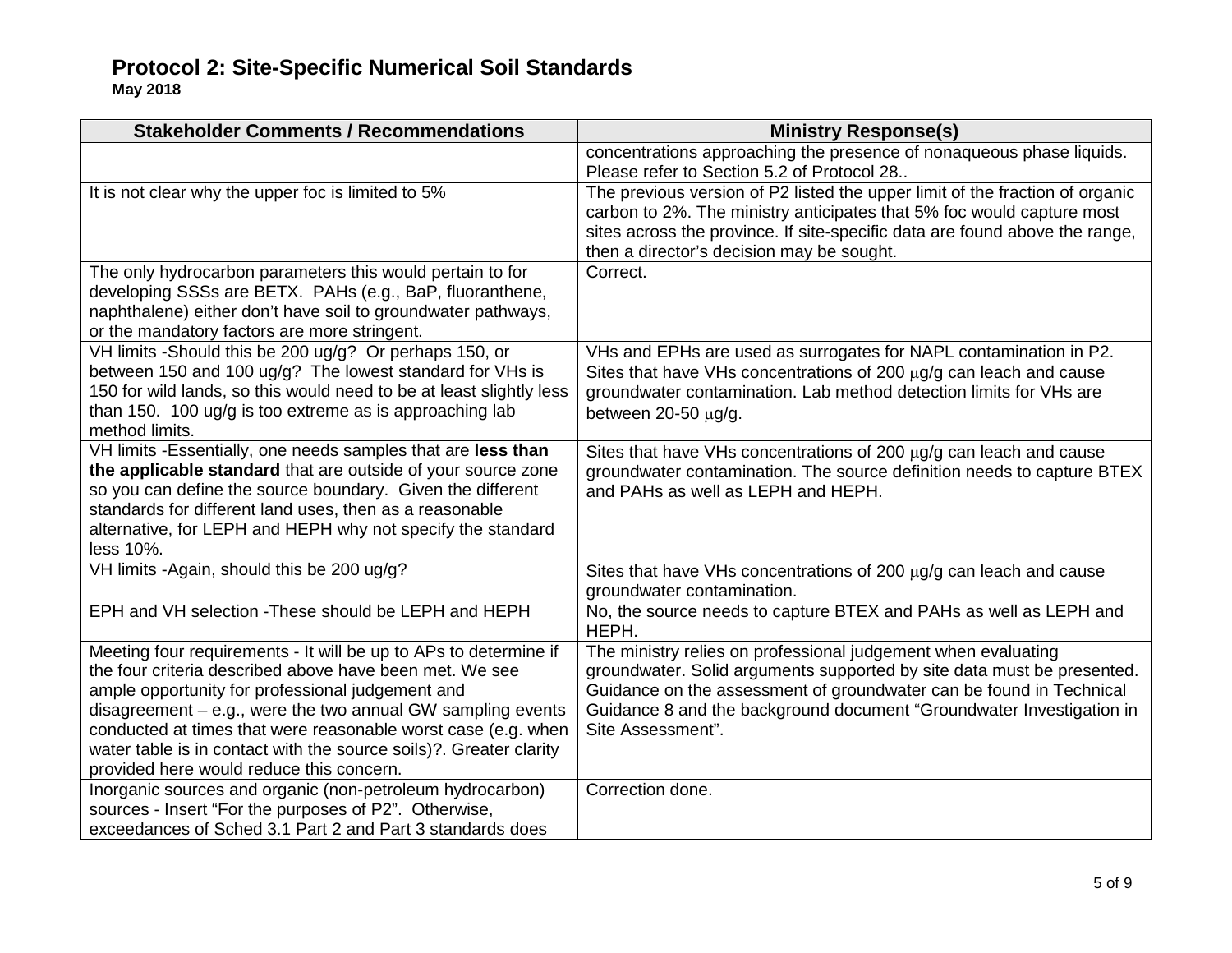**May 2018**

| <b>Stakeholder Comments / Recommendations</b>                                                                                                                                                                                                                                                                                                                                                                                                                                                                                                                                                       | <b>Ministry Response(s)</b>                                                                                                                                                                                                                                                                                                                        |
|-----------------------------------------------------------------------------------------------------------------------------------------------------------------------------------------------------------------------------------------------------------------------------------------------------------------------------------------------------------------------------------------------------------------------------------------------------------------------------------------------------------------------------------------------------------------------------------------------------|----------------------------------------------------------------------------------------------------------------------------------------------------------------------------------------------------------------------------------------------------------------------------------------------------------------------------------------------------|
| not indicate a source is present.                                                                                                                                                                                                                                                                                                                                                                                                                                                                                                                                                                   |                                                                                                                                                                                                                                                                                                                                                    |
| Consider adding "or greater than the substance regional/<br>local background soil concentrations as defined in Protocol<br>4 "Determining Background Soil Quality"." We note that<br>the table lookup in the current draft Protocol 4 is of<br>limited value.                                                                                                                                                                                                                                                                                                                                       | The corrections have been made.                                                                                                                                                                                                                                                                                                                    |
| Inorganic source size - How would this apply to a set of sites<br>that are impacted by the same COC. $-$ e.g., metals<br>contaminated fill. Is it possible that for a small site, SSS could<br>be derived that are greater than matrix standards, while an<br>adjacent large site with the same COCs would not be able to<br>do so by virtue only of its larger size? Or must each site<br>assume the full size of the source area even if it extends<br>beyond an individual site's boundaries? I think the latter is<br>correct, and if so this should be clarified somewhere in this<br>section. | Source size is not defined by a property boundary, but defined by<br>substances greater than the standard.                                                                                                                                                                                                                                         |
| Parameters with higher sensitivity -Should aquifer thickness be<br>included here?                                                                                                                                                                                                                                                                                                                                                                                                                                                                                                                   | Aquifer thickness has been added to the lower sensitivity section (the<br>parameter is not considered sensitive).                                                                                                                                                                                                                                  |
| Distance to receptor - Please clarify that SSS can be<br>developed when there are no groundwater exceedances, and<br>that the 10 m default applies when there are exceedances.                                                                                                                                                                                                                                                                                                                                                                                                                      | SSS can be derived regardless of a groundwater exceedance. The<br>"distance to receptor" parameter cannot be modified when there are<br>exceedances.                                                                                                                                                                                               |
| Distance to receptor for AW - Why must standards be met at<br>the property boundary? Given that the AW receptor location<br>doesn't change, why not assess the distance to receptor from<br>the leading edge of plume? This would require demonstration<br>that the plume is stable, and that concentrations decrease from<br>source to downgradient in accordance with model predictions.                                                                                                                                                                                                          | Given that P2 provides a new numerical site-specific soil standard for that<br>particular source site, the protocol does not provide the ability to<br>contaminate a neighbouring affected parcel that is subject to a numerical<br>standard. Those arguments are acceptable for risk assessment, but not<br>for setting a new numerical standard. |
| Wording for If a qualified professional prefers to use site-<br>specific values, a director's approval of SSS must be<br>obtained as described in Section 7.0 - Please note that this<br>isn't the same wording as in TG24:                                                                                                                                                                                                                                                                                                                                                                         | Both the protocol and tech guidance have been modified to provide<br>further clarity.                                                                                                                                                                                                                                                              |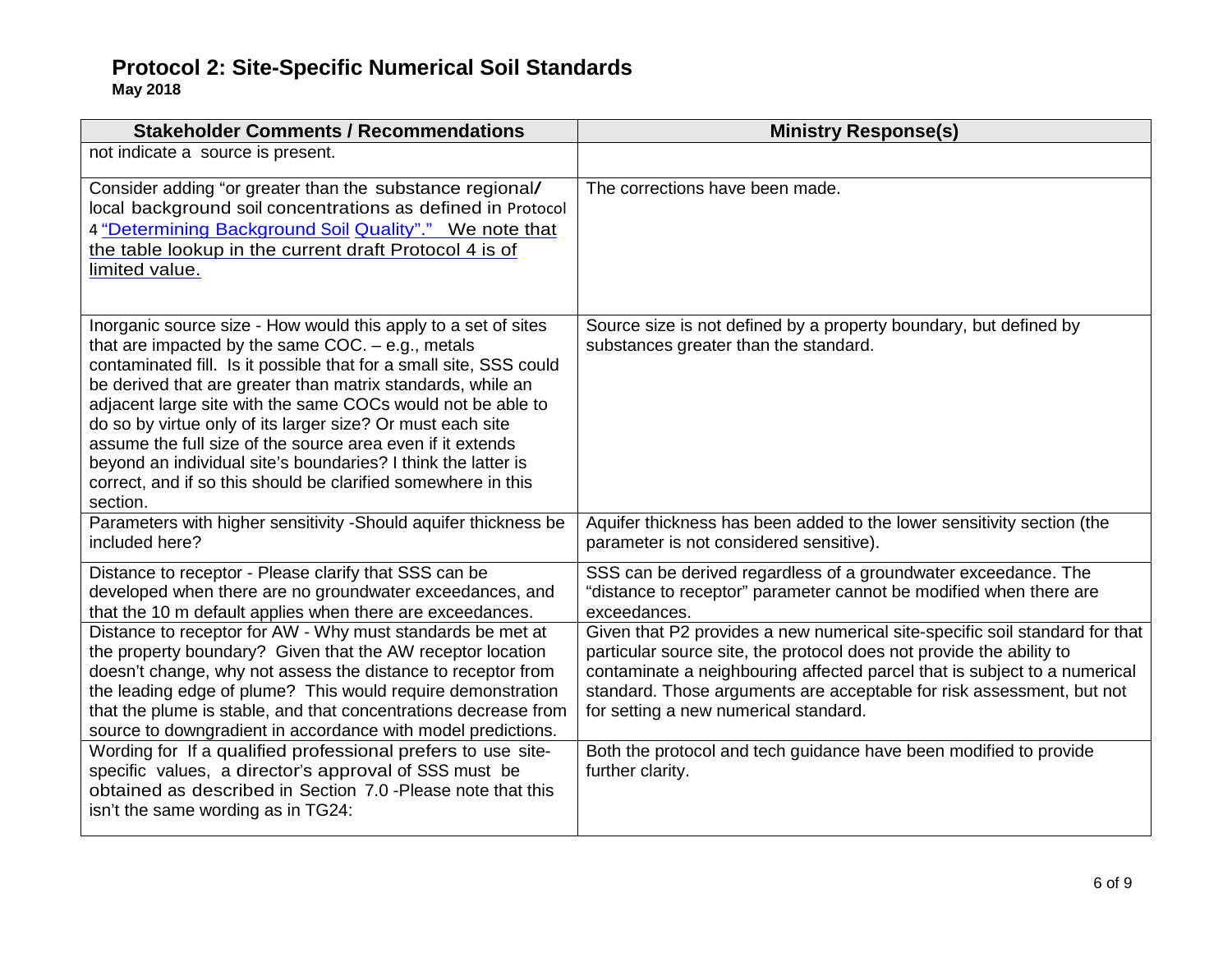| <b>Stakeholder Comments / Recommendations</b>                                                                                                                                                                                                                                                                                                                                                                                                                                                                                                                                                                                                                                                                                                                                                                                                         | <b>Ministry Response(s)</b>                                                                                                                                                                                                                                                                                                                                                                                                                                                  |
|-------------------------------------------------------------------------------------------------------------------------------------------------------------------------------------------------------------------------------------------------------------------------------------------------------------------------------------------------------------------------------------------------------------------------------------------------------------------------------------------------------------------------------------------------------------------------------------------------------------------------------------------------------------------------------------------------------------------------------------------------------------------------------------------------------------------------------------------------------|------------------------------------------------------------------------------------------------------------------------------------------------------------------------------------------------------------------------------------------------------------------------------------------------------------------------------------------------------------------------------------------------------------------------------------------------------------------------------|
| "However, should alternative, scientifically defensible<br>values be available for modifying these parameters, an<br>application for a director's approval including rationale<br>and supporting documentation can be made."                                                                                                                                                                                                                                                                                                                                                                                                                                                                                                                                                                                                                          |                                                                                                                                                                                                                                                                                                                                                                                                                                                                              |
| Biodegradation rate for days frozen -We assume this is the<br>"half-life" referenced earlier? Does it apply equally to the<br>vadose zone as well as the saturated zone?                                                                                                                                                                                                                                                                                                                                                                                                                                                                                                                                                                                                                                                                              | Text has been changed to half-life. Model details regarding half-lives are<br>summarized in Protocol 28. The vadose zone half-life is 50% of the<br>saturated zone half-life.                                                                                                                                                                                                                                                                                                |
| Hint box using 3.3 DF - We suggest that this could be laid out<br>as Option 2 in a figure similar to that shown in Figure 3.                                                                                                                                                                                                                                                                                                                                                                                                                                                                                                                                                                                                                                                                                                                          | The hint box functions as a shortcut within the GPM. Option 2 includes<br>running the model which is substance dependent and could yield different<br>results.                                                                                                                                                                                                                                                                                                               |
| SSS cannot be derived under Leachate Test method - As<br>commented by reviewers in P27 - this negates the opportunity<br>to develop SSS remediation targets until after completion of<br>remediation (assuming that the source generates leachate and<br>is then removed through remediation) and possibly not until<br>after sufficient time has been allowed for natural attenuation of<br>residual GW contamination related to the now-remediated<br>source area. If this restriction was eliminated, then SSS targets<br>could be pre-established. In cases where the groundwater<br>plume can be risk managed after the source soil is remediated,<br>pre-established SSS remediation targets would allow for<br>greater certainty for proponents. This would also incentivize<br>proponents to conduct source removal sooner rather than later. | This comment pertains to limitations within P27 and is not relevant to the<br>limitation of the P2 Leachate Test method. The limitation within this<br>document pertains to leachate concentrations that are higher than the<br>Groundwater Standards and higher than the modelled leachate<br>concentrations. In this case, the specific leachate concentration is<br>considered to reach the groundwater in a concentration above the<br>numerical standard.               |
| Discussion could be added to include use of other models<br>(e.g., see Method IIC in current P2) and/or alternative,<br>scientifically defensible values for the chemical parameters.                                                                                                                                                                                                                                                                                                                                                                                                                                                                                                                                                                                                                                                                 | Section 7.0 provided examples and is not limited. To date, the ministry<br>has not received an application using an alternative model.<br>Documentation for defending the use of an alternative model could be<br>extensive.                                                                                                                                                                                                                                                 |
| Section 6.0 states "A SSS cannot be derived under the<br>Leachate Test method, when the measured concentration<br>of a substance in soil leachate is greater than the<br>modelled concentration of that substance". In Figure 1,<br>the QP is invited to "select a method". However it seems that<br>both methods must be applied in order to satisfy the condition<br>as stated above. Are the two methods actually intended to run                                                                                                                                                                                                                                                                                                                                                                                                                  | A sentence has been added to Section 3.0 Overview to indicate that the<br>QP can freely choose which method to use or even try both methods.<br>The confusion seems to stem from the fact that the GPM is used both<br>under the Modified GPM method and potentially also under the Leachate<br>Test method to calculate the modelled leachate concentration (the<br>leachate test is compared to either the numerical GW standard or a<br>modelled leachate concentration). |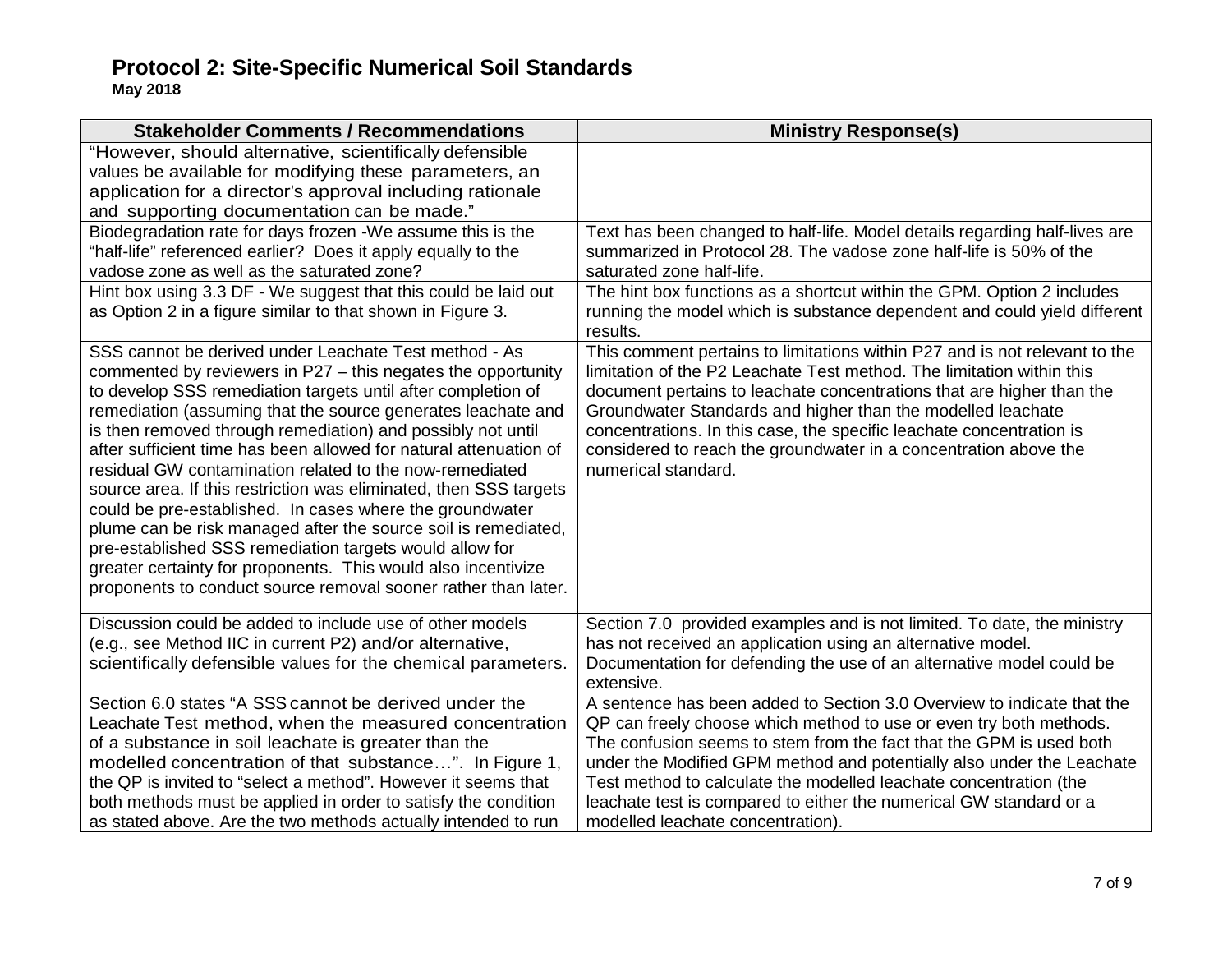| <b>Stakeholder Comments / Recommendations</b>                                                                                | <b>Ministry Response(s)</b>                                                                 |
|------------------------------------------------------------------------------------------------------------------------------|---------------------------------------------------------------------------------------------|
| in series - First GPM, then more robust analysis using leaching                                                              |                                                                                             |
| test method if GPM is deemed too conservative?                                                                               |                                                                                             |
| SSS should be derivable for non-NAPL related substances.                                                                     | Co-contaminants such as manganese could be present as a result of                           |
|                                                                                                                              | hydrocarbon contamination.                                                                  |
|                                                                                                                              |                                                                                             |
|                                                                                                                              | The text box has been updated to indicate SSS can be derived for                            |
|                                                                                                                              | substances that are not related to NAPL.                                                    |
| It would be helpful to the reader to include the TG24 flowchart                                                              | Protocols contain mandatory requirements. The flowchart in TG24 is a                        |
| here in P2 as it explains and supports much of the text in P2.                                                               | suggestion, not a requirement and for this reason cannot be included in<br>P <sub>2</sub> . |
| Regional Infiltration Data - Can a reference be provided upon                                                                | A reference has been added.                                                                 |
| which the data is sourced?                                                                                                   |                                                                                             |
| Figure - Infiltration Data - This figure could use a North arrow,                                                            | Figure has been corrected.                                                                  |
| legend and reference.                                                                                                        |                                                                                             |
| It still remains unclear how the CSR guidance documents and                                                                  | We will forward this comment to the ministry program that is responsible                    |
| updates will be harmonized with the Organic Matter Recycling                                                                 | for the oversight of OMRR.                                                                  |
| Regulation (OMRR). As of November 1, 2017 the OMRR                                                                           |                                                                                             |
| Schedules 9 and 10 will be repealed and substituted with                                                                     |                                                                                             |
| Schedule 10.1 (Order in Council 747). However, the OMRR                                                                      |                                                                                             |
| does not explicitly indicate which CSR guidance documents<br>may be used to develop site-specific numeric soil standards for |                                                                                             |
| land application of organic matter such as biosolids. This lack                                                              |                                                                                             |
| of specificity has historically led to the inability to apply site-                                                          |                                                                                             |
| specific guidance documents to biosolids projects. A                                                                         |                                                                                             |
| clarification as to whether biosolids land application is                                                                    |                                                                                             |
| considered a beneficial land use and whether there is an                                                                     |                                                                                             |
| intention to harmonize the CSR Protocols and Technical                                                                       |                                                                                             |
| Guidance documents related to site-specific numerical soil                                                                   |                                                                                             |
| standards with the OMRR for biosolids land application would                                                                 |                                                                                             |
| add value to this Protocol.                                                                                                  |                                                                                             |
| This Protocol allows for the development of less restrictive                                                                 | The ministry appreciates this feedback.                                                     |
| standards based on site-specific conditions. The prescribed                                                                  |                                                                                             |
| methodology has been simplified and we support this change.                                                                  |                                                                                             |
| Confusing whether or not distance to receptor can be modified                                                                | The flowchart text box can only contain a limited amount of characters;                     |
| (due to use of and).                                                                                                         | the flowchart should always be used in conjunction with the document.                       |